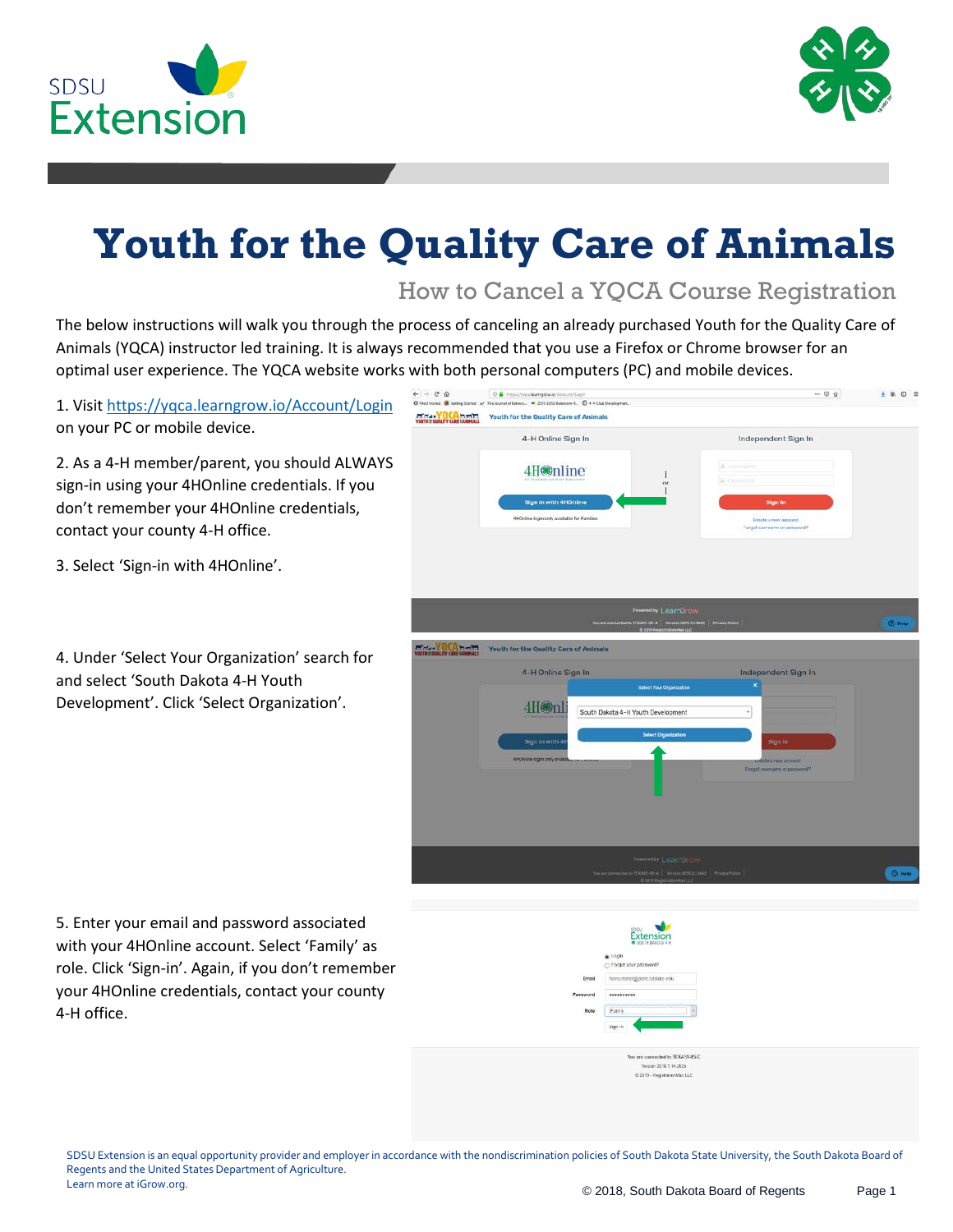



6. Next, you will select the 4-H member or child from the 'Member' drop-down menu that you wish to cancel the YQCA training registration.



7. Under the 'Course List', search for and select the course that you had originally purchased. In the age specific training box, it should say 'Instructor-Led Training' instead of pricing options.

8. Confirm that the 'Status' states 'Registered'. If the 'Status' states 'Complete' or 'Failed' it is too late to cancel the registration. Contact your county 4-H office for other options.

8. In the box that states, 'If you no longer wish to take this course, you can cancel your registration any time before starting your first session', select 'Cancel Registration'.



Control<br>Ago 12: Intermediato

To qualify for this equitie, you must have

55.00

Age 13: Inf Sy qualify for this course, you

Cities<br>Age 11: Junior

To qualify for this